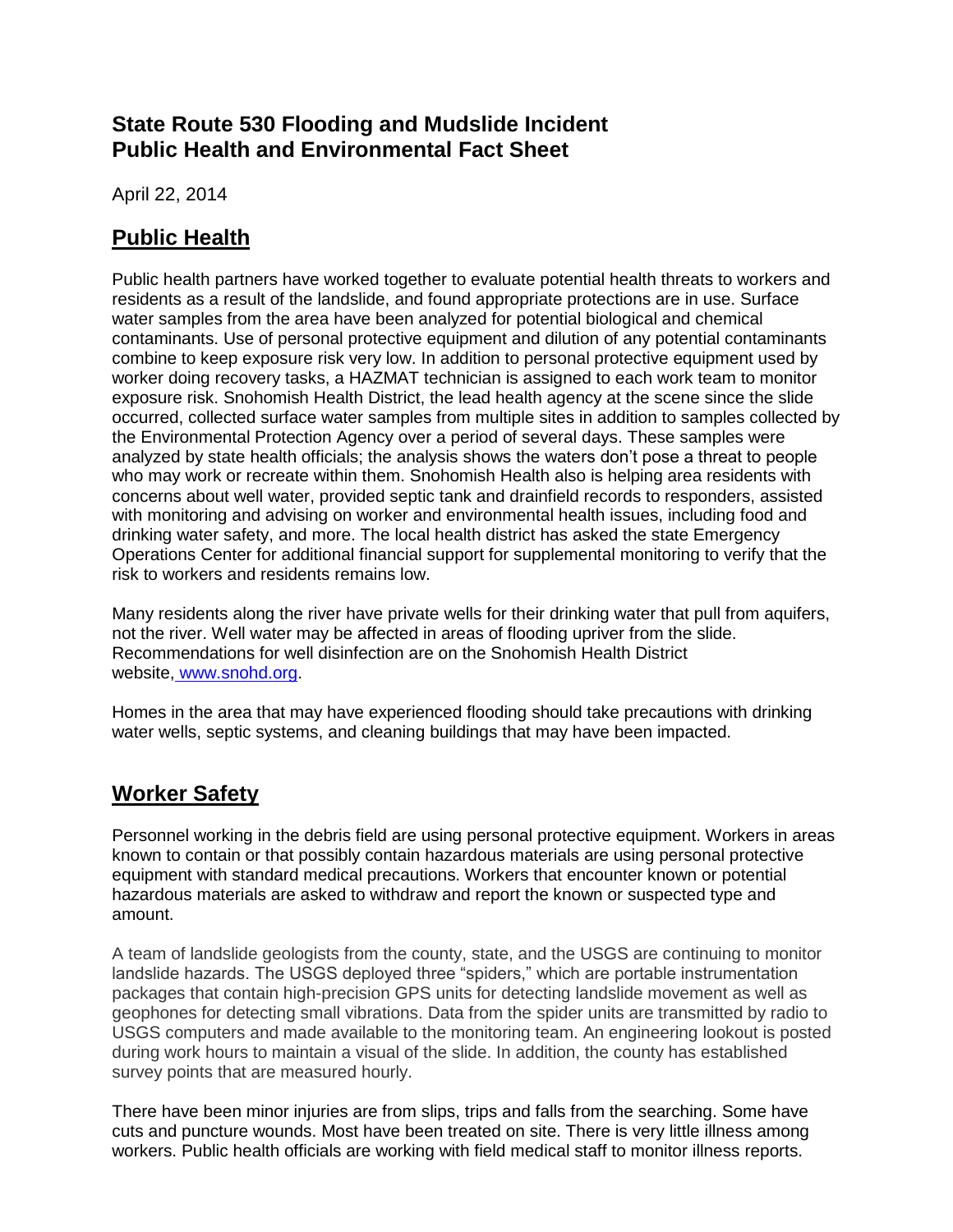All work teams are overseen by Safety Officers. Safety Officers monitor both working conditions and workers. They observe workers for signs of fatigue and stress, replace workers as needed, and rest them before resuming a shift.

In light of the stress and grief that workers experience over sustained periods of time, mental health counseling is available for all workers.

#### **Decontamination**

All personnel and equipment within the debris field operational area are decontaminated prior to leaving the operational site. Personnel and search dogs are rinsed with a low-pressure water soap solution spray to remove mud and possible contaminants. All work uniforms should be washed separately from normal household clothing. All equipment is rinsed with low-pressure water soap solution.

## **Hazardous Materials of Concern**

Hazardous materials associated with this incident are those normally found in households. The release of these materials could be caused by a combination of flooding and debris flow. Hazardous materials that have been found on site include petroleum products, compressed gas cylinders, biohazards, and household hazardous waste. These materials have been found in isolated areas and emergency responders are identifying and taking precautions within those areas.

#### **Household Hazardous Waste**

The average U.S. household generates more than 20 pounds of household hazardous waste per year, and as much as 100 pounds or more can accumulate in the home. Common household hazardous waste include adhesives; automotive oil and fuel additives; metal and wood cleaners; grease and rust solvent; propane and gas cylinders; paint, paint thinners, paint strippers, and paint removers; pesticides; wood and metal cleaners; electronic wastes; white goods (refrigerators, freezers, washers, dryers); and furnaces.

#### **Biohazards**

The debris field will contain biohazards associated with a residential disaster area. The affected homes used septic tanks and we estimate there were about fifty tanks in the community. If those tanks ruptured, they may have released human waste into the debris. Workers are taking precautions if they come upon sewers, and leach fields, or other biological hazards which may contain harmful bacteria.

Additional hazardous materials associated with a residential area may include asbestos, firearms, ammunition, and PCBs.

To date, Ecology crews have coordinated the staging and removal of the following materials: (63) 5-gallon propane tanks

- (23) 6-25-gallon propane tanks
- (14) 120-gallon propane tanks
- (2) 250-gallon propane tank
- (6) Oxygen cylinders
- (6) Acetylene tank
- (2) 5-gallon helium tank
- (3) Small carbon dioxide tank
- (220) Hazardous liquid containers, primarily gasoline and motor oil
- (1) NH4 coil over pack
- (20) Small flammable gas containers, propane and butane.